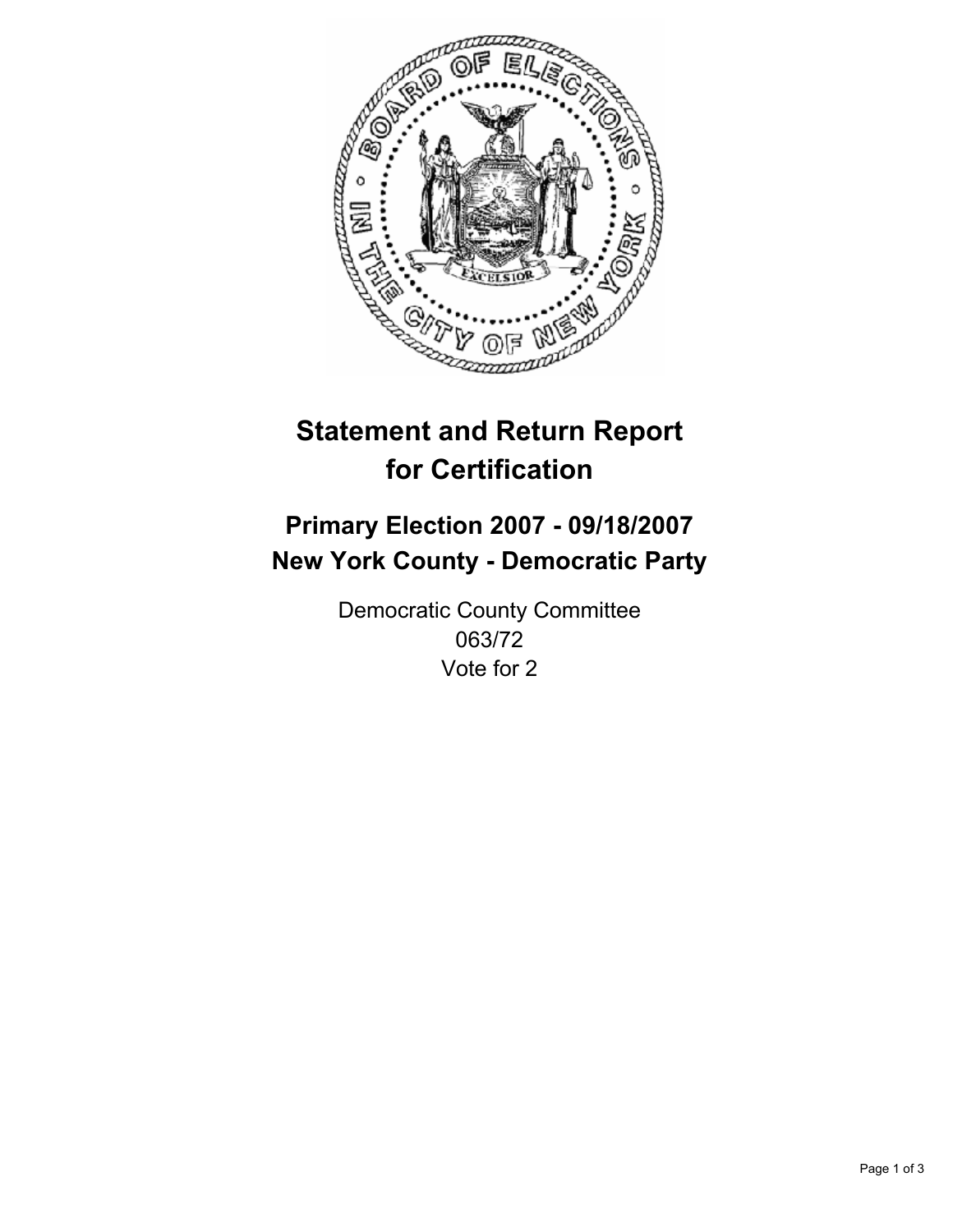

### **Assembly District 72**

| <b>EMERGENCY</b>      |     |
|-----------------------|-----|
| ABSENTEE/MILITARY     |     |
| AFFIDAVIT             |     |
| <b>MAGALY BRITO</b>   | 27  |
| PATRICIA A MCCULLOUGH | 35  |
| ENEIDA GONZALEZ       | 18  |
| <b>ALICE BURNETT</b>  | 25  |
| <b>Total Votes</b>    | 105 |